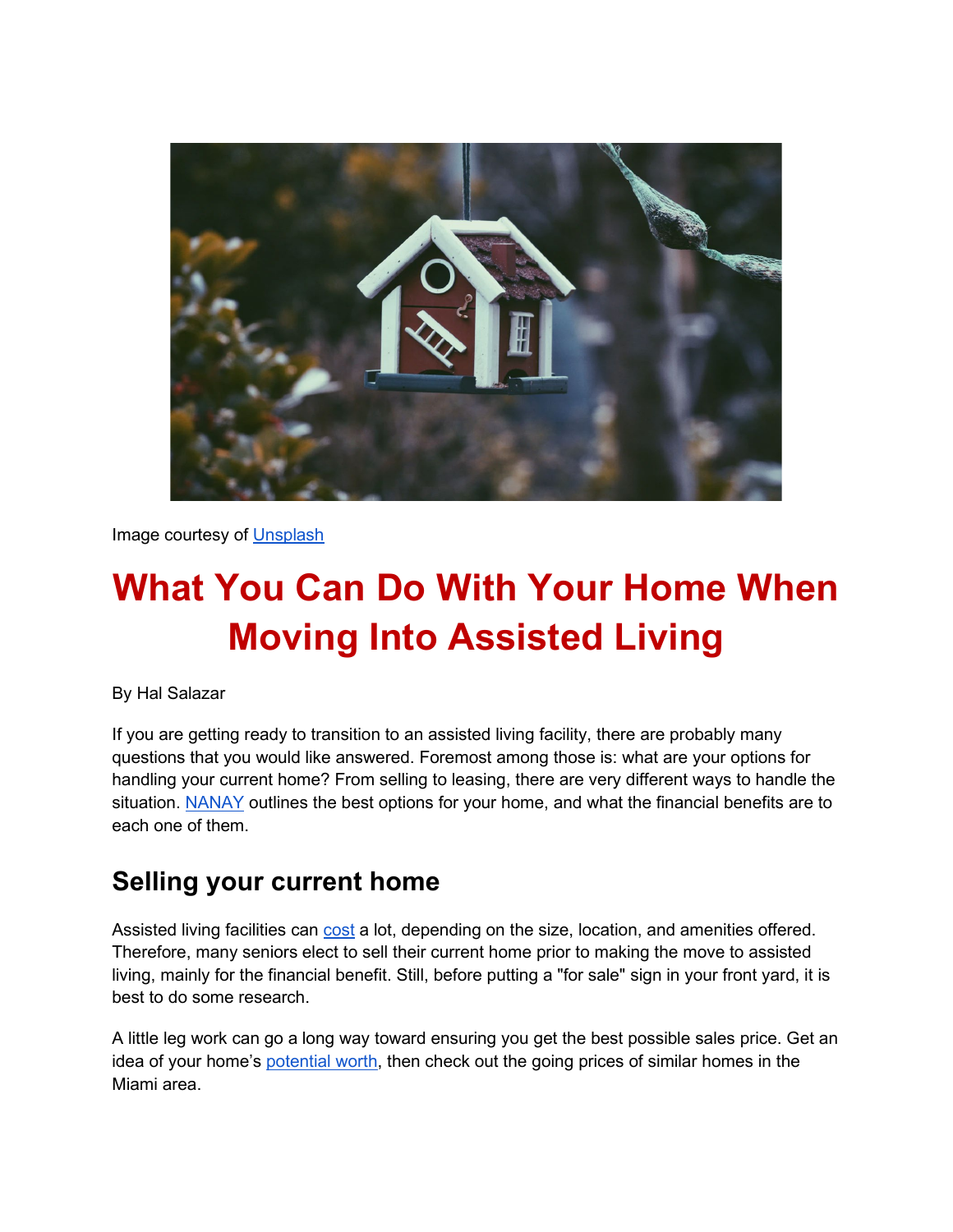It is possible that you will need to have some updates or repairs made to your home before listing in order to have the best chance of selling right away, which could be an added expense and frustration. However, MoneyCrashers points out certain updates can be great [value adds](https://www.moneycrashers.com/7-home-improvements-to-increase-its-value/) that ensure you get that target selling price.

# **Ready to list your home for sale**

If you have decided that selling your home before moving to assisted living is the right course of action for you, make sure to connect with a licensed Florida real estate agent. A [good real](https://www.thebalance.com/finding-a-real-estate-agent-1798907)  [estate agent](https://www.thebalance.com/finding-a-real-estate-agent-1798907) will help you understand the local real estate market and give you the best idea of what you can expect during the sale of your home, and can even provide insights into which upgrades are worth your while in light of local demands.

# **Leasing your property**

Some seniors want to hang on to their current home when they move into an assisted living facility. Financial Wolves says [renting it out](https://financialwolves.com/renting-vs-selling-pros-and-cons/) is a popular option, as it alleviates the burden from family members and allows you to recoup some expenses in the process. When you lease your home, you don't have to worry about potentially fixing it up to list for sale.

However, if you do decide to lease your home out, it is a good idea to hire a property manager to deal directly with tenants on your behalf. A good property manager can support both you and your tenant so that you never have to wonder about any possible issues with the property.

# **Should you ask family members to care for your home?**

Another option is to have family members assume the care of your home for you. While this might appear to cause the least amount of stress up front, it could cause problems in the long run. After all, bills for the home will still have to be paid, such as water, electricity, and property taxes, and family members might not be able to handle the financial strain. What's more, there are [tax](https://web.blockadvisors.com/family-property-transfers/) obligations to consider.

While it might initially sound simple and straightforward, this option could ultimately be the most expensive of all. To find the best of both worlds, some seniors choose t[o](https://budgeting.thenest.com/rules-renting-relative-21678.html) [rent](https://budgeting.thenest.com/rules-renting-relative-21678.html) their home directly to a family member, cutting out the middle-man. That is a viable option that reduces your responsibilities and expenses, all in one fell swoop.

The decision of what to do with your existing home as you prepare to move to assisted living is not an easy one. Weigh the pros and cons of each option thoughtfully. You're sure to find the perfect solution for your situation, and you'll be settling into your new place in no time.